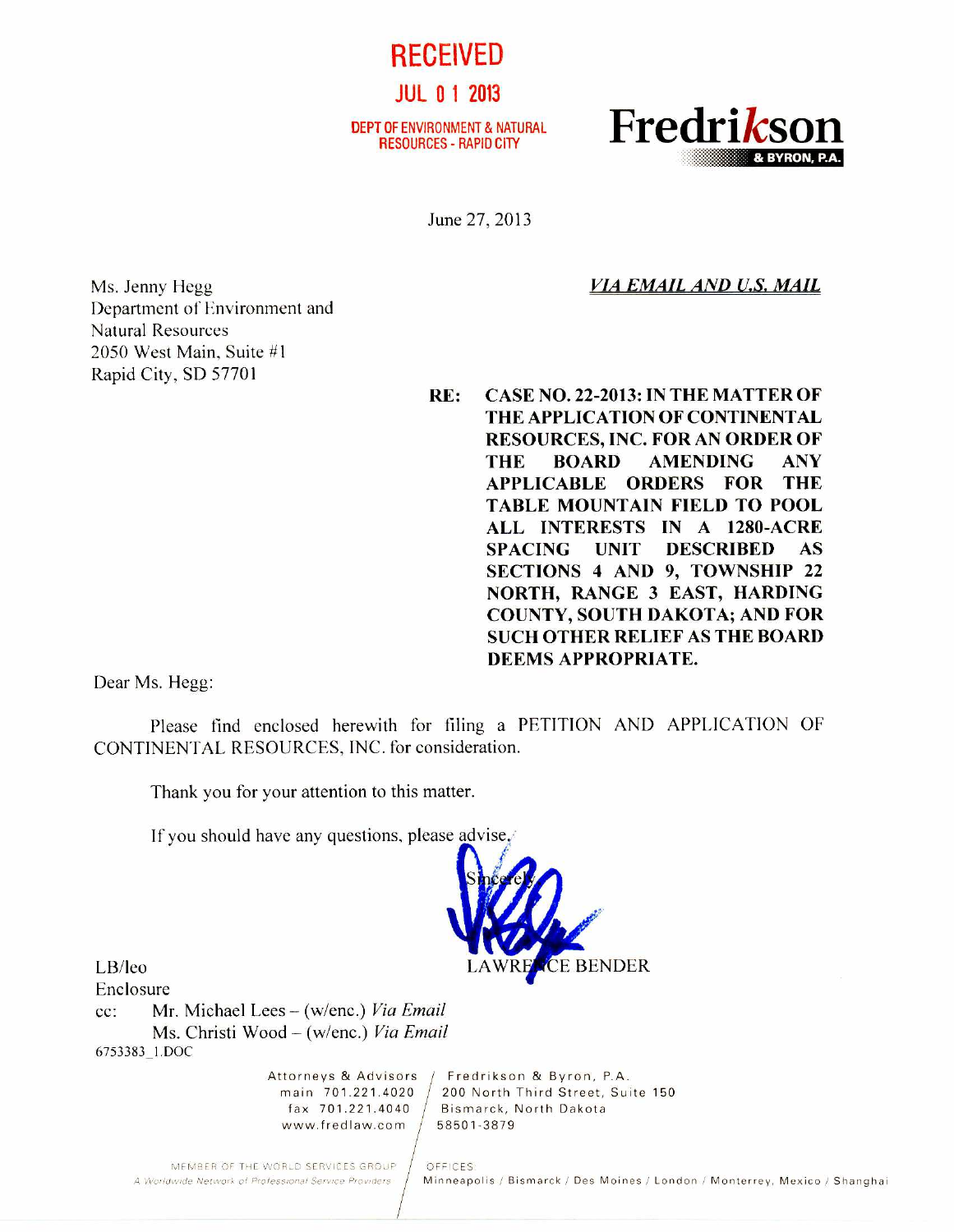**RECEIVED** 

**JUL 0 1 2013** 

## **STATE OF SOUTH DAKOTA**

DEPT OF ENVIRONMENT & NATURAL RESOURCES - RAPID CITY

## **DEPARTMENT OF ENVIRONMENT AND NATURAL RESOURCES**

## **BOARD OF MINERALS AND ENVIRONMENT**

**CASE NO. 22-2013** 

**IN THE MATTER OF THE APPLICATION OF CONTINENTAL RESOURCES, INC. FOR AN ORDER OF THE BOARD AMENDING ANY APPLICABLE ORDERS FOR THE TABLE MOUNTAIN FIELD TO POOL ALL INTERESTS IN A 1280-ACRE SPACING UNIT DESCRIBED AS SECTIONS 4 AND 9, TOWNSHIP 22 NORTH, RANGE 3 EAST, HARDING COUNTY, SOUTH DAKOTA; AND FOR SUCH OTHER RELIEF AS THE BOARD DEEMS APPROPRIATE.** 

## **PETITION AND APPLICATION OF CONTINENTAL RESOURCES, INC.**

Continental Resources, Inc. ("Continental") and for its petition and application to the

Department of Environment and Natural Resources, Board of Minerals and Environment (the

"Board"), states and alleges as follows:

1.

Continental is the owner of an interest in the oil and gas leasehold estate underlying all or

portions of the following described lands in Harding County, South Dakota:

Township 22 North, Range 3 East Section 4: All Section 9: All

(the "Subject Lands")

 $2.$ 

In Order No. 4-2013, the Board established the Subject Lands as a 1280-acre spacing unit

in the Table Mountain field.

 $-1 -$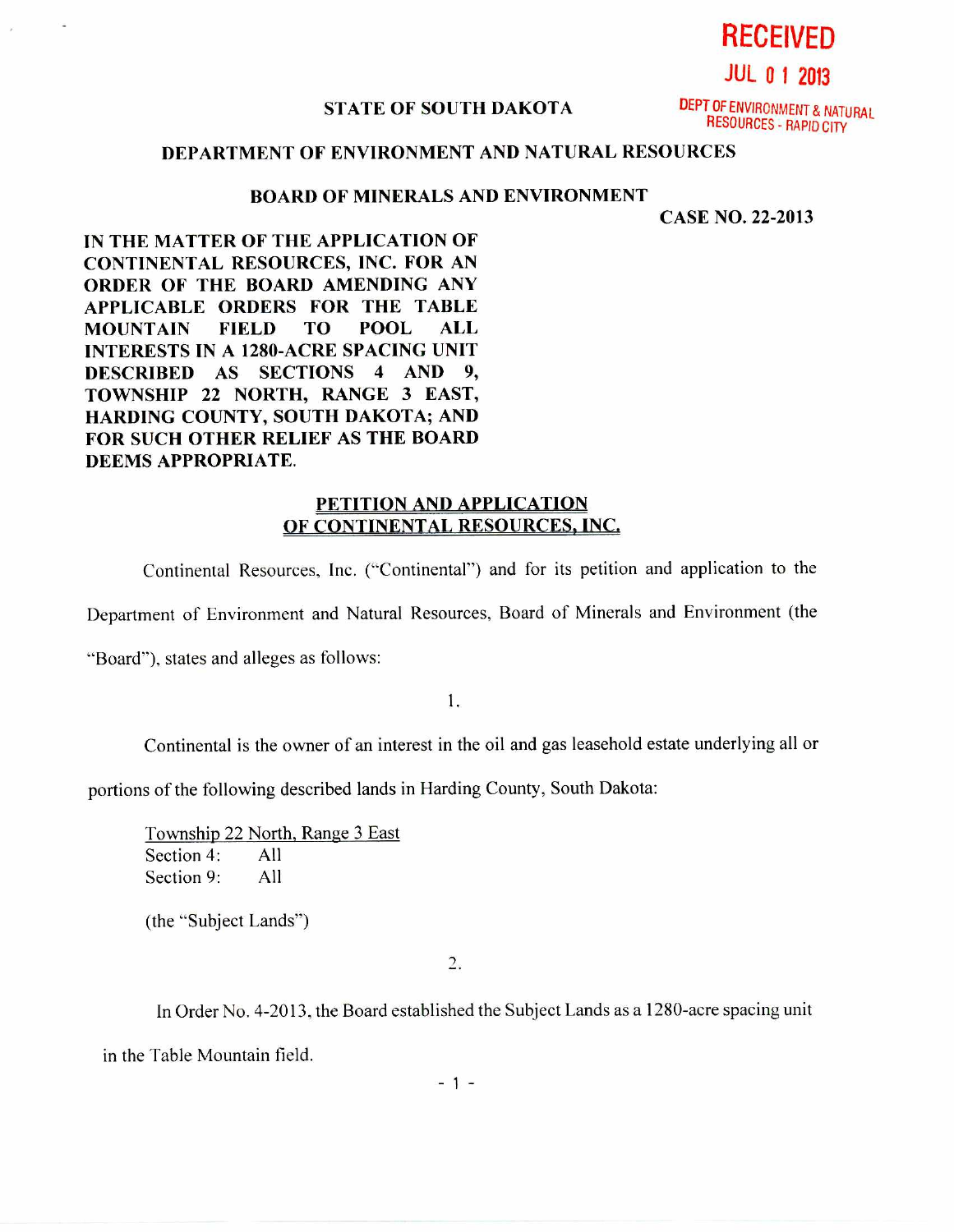That Continental hereby requests the Board designate Continental as the operator of the authorized well within said spacing unit.

4.

That there are both separately owned tracts and separately owned interests in the spacing unit comprised of the Subject Lands.

5.

That a voluntary pooling of the Subject Lands has not been accomplished.

6.

That Section 45-9-31 of the South Dakota Codified Laws provides as follows:

**45-9-31. Order pooling all interests in spacing unit-- Application by interested person--Notice and hearing--Terms and conditions.** In the absence of voluntary pooling, the Board of Minerals and Environment or the secretary, as applicable, upon the application of any interested person, shall enter an order pooling all interests in the spacing unit for the development and operation of the spacing unit, and for the sharing of production from the spacing unit. Each such pooling order shall be made after notice and opportunity for hearing, and shall be upon terms and conditions that are just and reasonable, and that afford to the owner of each tract or interest in the spacing unit the opportunity to recover or receive without unnecessary expense, his or her just and equitable share.

7.

That Section 45-9-32 of the South Dakota Codified Laws provides as follows:

**45-9-32. Order of Board of Minerals and Environment pooling all interests in spacing unit--Operation of well--Rights of owners to participate--Payment of expenses.** Each such pooling order shall authorize the drilling. equipping, and operation of a well on the spacing unit; shall provide who may